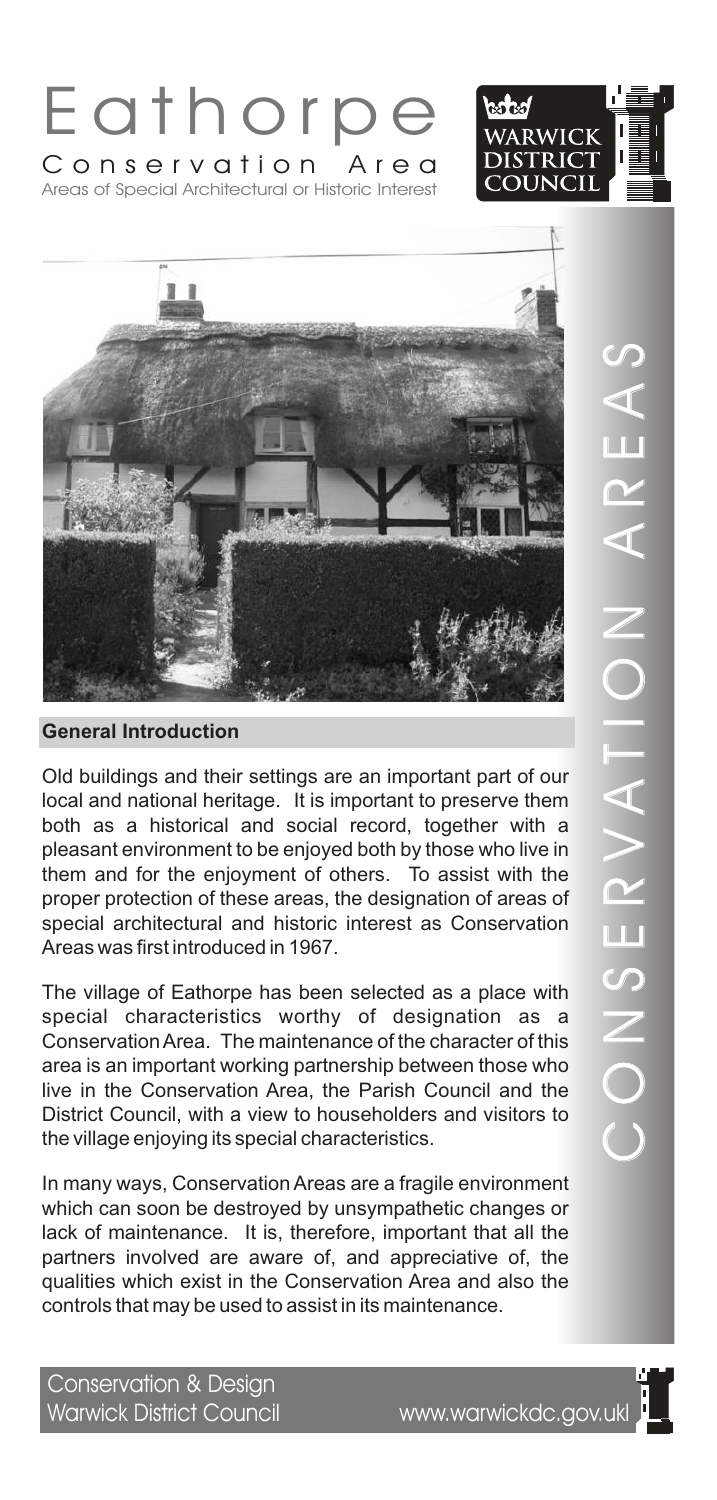

Conservation Area Boundary. **Conservation Area Boundary. Conservation Area Boundary.** 

This small publication has been designed to give a brief introduction to the Conservation Area by looking at its historical background, its characteristics and identifying those areas which need to be preserved or enhanced. General information is also given in the leaflet to enable those who live in the Conservation Area to both enjoy this privilege and also to understand how to seek further advice when it is needed.

#### **Eathorpe Conservation Area**

The area designated as a Conservation Area in Eathorpe is outlined on the map above. The Conservation Area in Eathorpe was designated in 2007.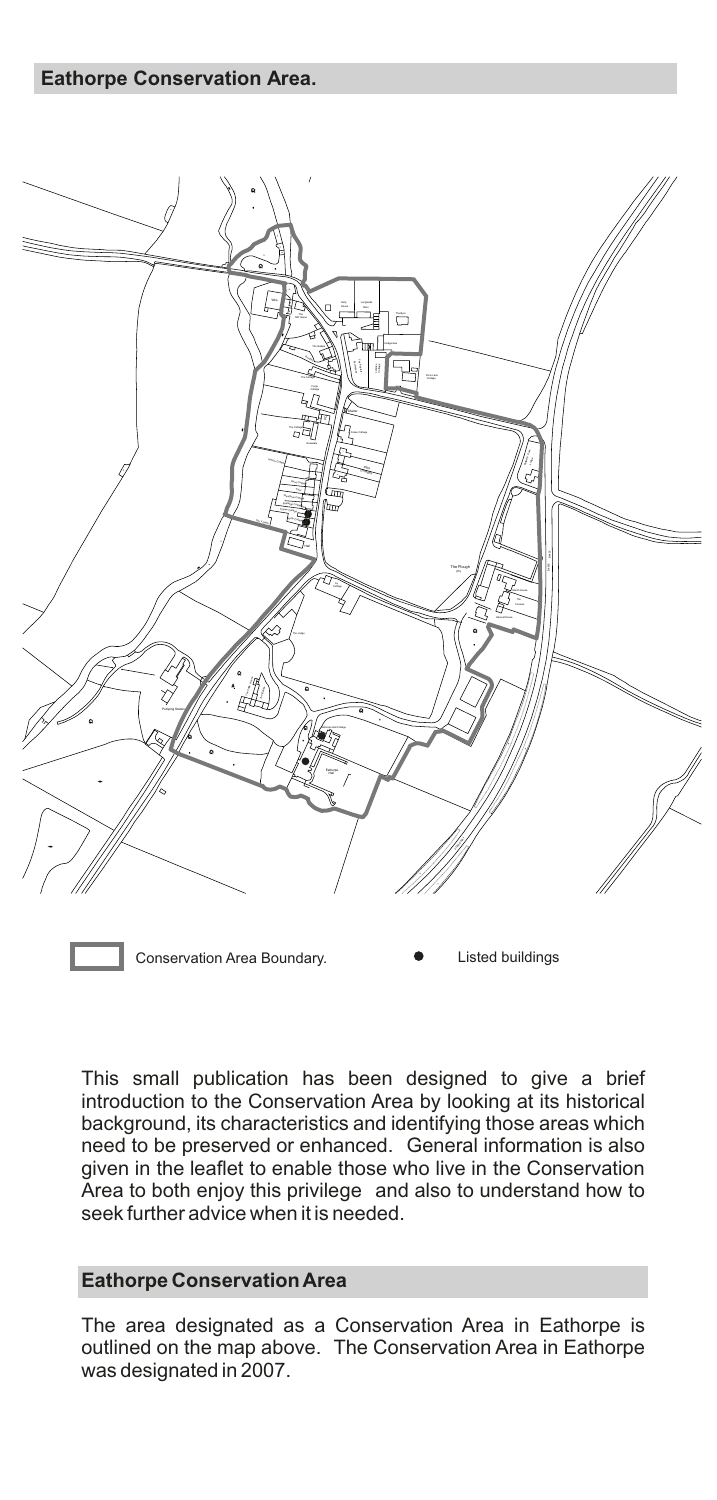# **Listed Buildings**

The following properties are statutorily protected as Listed Buildings within the Eathorpe Conservation Area. Because these buildings are of high architectural and historic interest, they are among the top 2% of buildings in England statutorily protected. Any works to a Listed Building which affect its character or appearance will require Listed Building Consent. Certain repair works may be eligible for grant aid. Further information concerning Listed Buildings may be obtained from the District Council's Conservation staff.

**Main Street** - Myrtle Cottage and Thyme Cottage.

Eathorpe Hall and Gardeners Cottages 10 yards north of Eathorpe Hall (The Lodge House and former stables of Eathorpe Hall are within the curtiledge of Eathorpe Hall).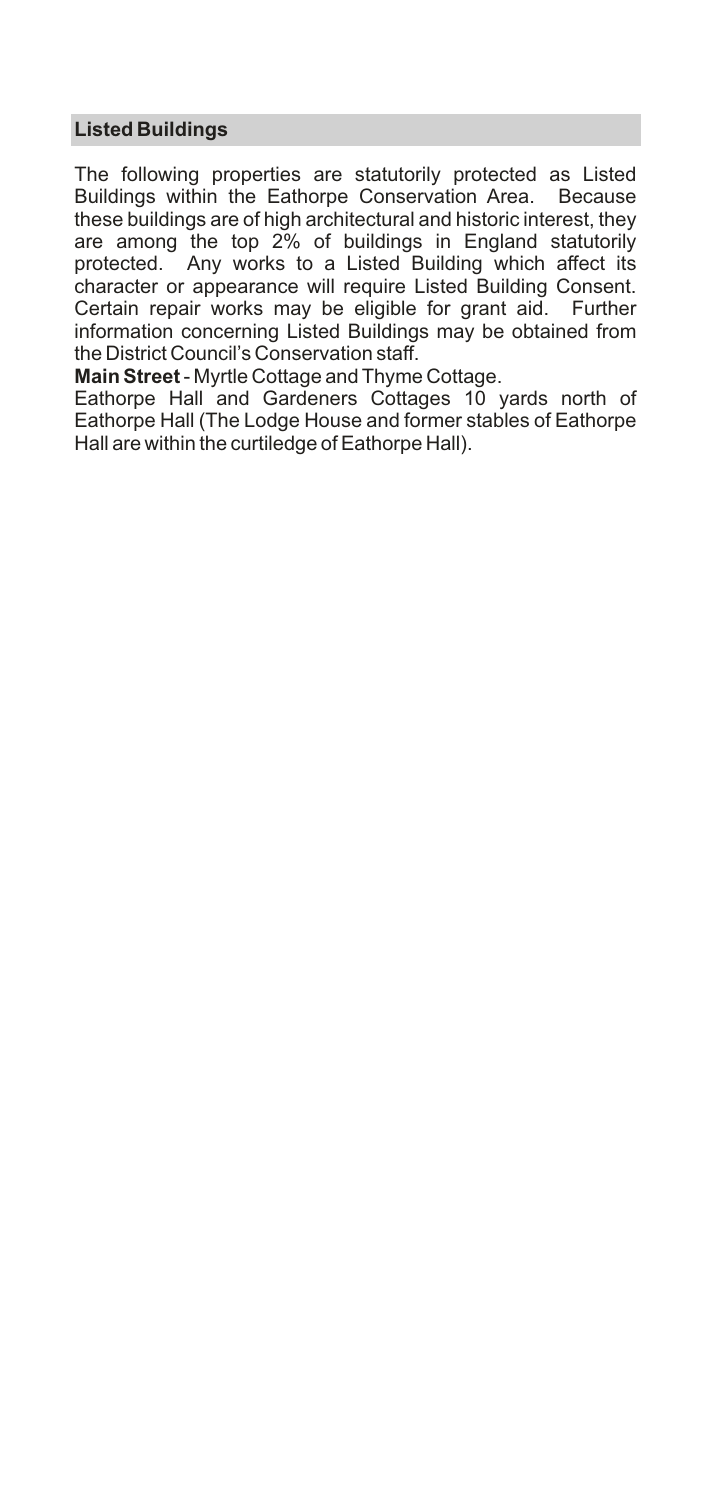## **Areas included within the Conservation Area**

The following streets/roads are included within the Eathorpe Conservation Area. If you are unclear whether or not your house is included in the Conservation Area please contact the Conservation staff at Warwick District Council.

Main Street, Pens Lane (see map for all roads included).

## **Scheduled Monuments, Historic Parks and Sites of Special Scientific Interest**

There are no Scheduled Ancient Monuments, Historic Parks or Sites of Special Scientific Interest within the Eathorpe Conservation Area. However, the nearest designation to However, the nearest designation to Eathorpe is, Hunningham Bridge which is a Scheduled Ancient Monument.

## **Historical Background**

The name Eathorpe means village near a river. The river Itchen, which is a tributary of the Leam, runs through the village and was originally named after the British Iceni tribe. The Fosse Way originally ran through the village of Eathorpe, but was moved further from Eathorpe Hall in order that a park could be created around the Hall. This created the road arrangement around the village, which was subsequently relieved of traffic by the creation of a new road running to the rear of Eathorpe Hall grounds and the village, thus effectively by-passing it. Eathorpe has no medieval place of worship, however there was a 19th century chapel which has subsequently been converted into a house. Eathorpe Hall is a mid-18th century red brick house, with a 10 bay Georgian façade. There are a range of three 18th century gardeners cottages, adjacent to Eathorpe Hall and 19th century stable range and lodge house to the west of the hall. The Victorian stable range is a substantial 19th century brick building, now converted into dwellings. There is evidence of occupation since the 17th century along Main Street with the two timber framed Myrtle and Ivy cottages. There is also a water mill at the crossing point of the river, which is also possibly an ancient site.

Eathorpe Park is a mid-19th century country house now converted to multiple dwellings, which had a lodge cottage adjacent to Eathorpe Village, now separated from the main driveway by the re-routed Fosse Way. The lodge house, however, remains as an attractive 19th Century building.

## **Character of Conservation Area**

Eathorpe is situated off the Fosse Way which at some stage was diverted to avoid part of the village. There is an area of farmland bounded by four roads all within the conservation area, which is integral to the character and composition of the village.

Main Street consists of a series of houses all of which add to character of the conservation area. On the west side is a good run of 19th century brick cottages largely retaining their original windows. Rose Dale, The Cottage, and Forge Cottage are all traditional buildings with 20th century alterations. On the east side of the road, Park Cottages are a series of cottages probably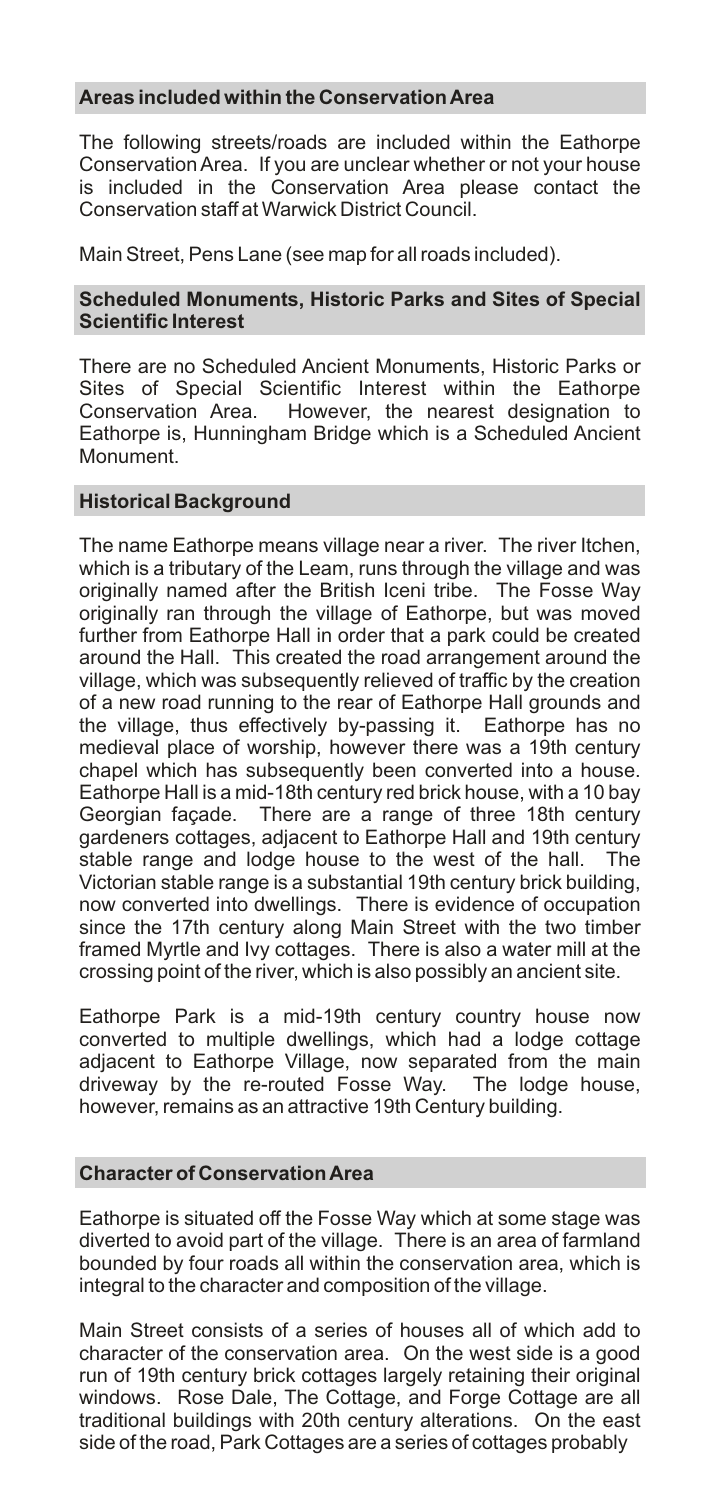built in the late 1920s and retaining much of their original character. Fosse Cottage is a former small non-conformist chapel now converted into a dwelling, but still retaining some of its original character. The Gables is a Victorian house and Poplars Farm is an 18th century house with later additions. To the rear of Poplars Farm the Farm Barns are now all sympathetically converted into a series of dwellings. Mill House is the last dwelling before the river and adjacent is the former mill which still retains the mill race and is a gateway building into Main Street.

Pens Lane running east west is characterised by a high box hedge originally around the garden of Poplars Farm which should be strengthened and retained.

The original section of the main road containing The Plough Public House, has significant views back across the open farmland to the dwellings in Main Street. Eathorpe Park Lodge is a small Victorian lodge house to Eathorpe Park, The Plough Inn is a small rendered village public house with three modern houses adjacent. The road then turns into a deep lane with banking on the south side and high hedges set on a bank on the north side. This forms a very attractive village lane.

Eathorpe Hall is a grade II listed building with gardeners cottages in the grounds which are also grade II listed. The house itself is 18th century with 19th century additions, with further 19th century buildings in the grounds including extensive stables converted into houses and The Lodge which has also been extended. The Hall and its setting are relatively unaltered although additional dwellings have been created.

## **Important Views**

The views around the village do maintain a consistent character, with significant views across the farm land from The Plough Public House to Main Street and the houses there. From the village itself there are few views into open countryside as the village to the south is contained by the Hall grounds and to the north largely enclosed by hedges which form part of the character of Pens Lane. There are views towards the river from the road running out of the village past the Hall.

# **What does Conservation Area Designation Mean?**

The formal definition of a Conservation Area within the Planning (Listed Buildings and Conservation Areas) Act 1990 is "an area of special architectural historic interest, character or appearance of which it is desired to preserve or enhance". The designation of a Conservation Area has several formal consequences which includes:-

The demolition of all complete buildings and certain parts of buildings within Conservation Areas is controlled, requiring Conservation Area consent from the District Council.



Planning Services PO Box 2178 Planning Services<br>PO Box 2178<br>Riverside House, Milverton Hill Royal Leamington Spa. CV32 5QH<br>Switchboard: 01926 450000<br>Fax: 01926 456542 Switchboard: 01926 450000 Fax: 01926 456542